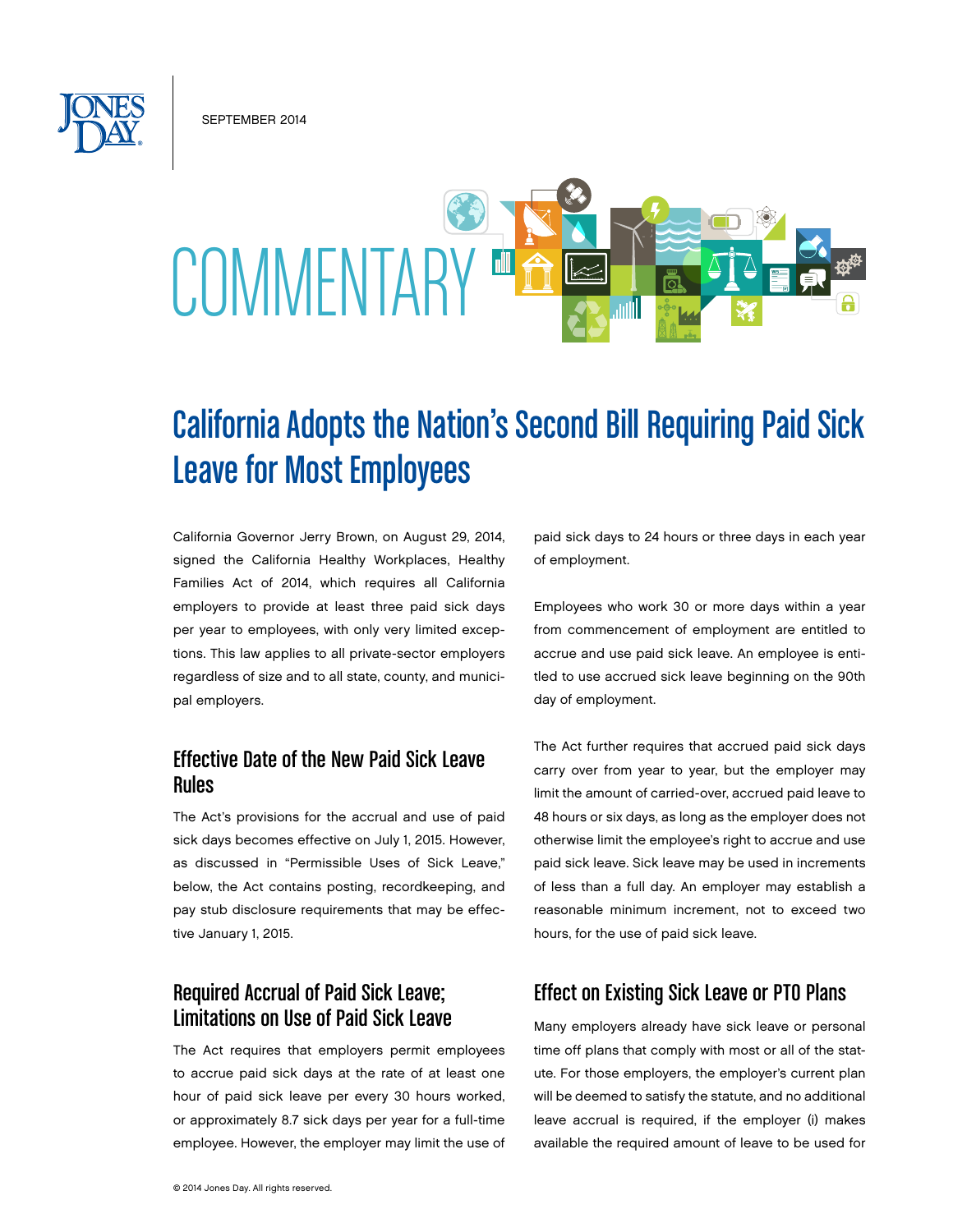the employee's illness or the illness of a child, spouse, parent, stepparent, grandparent, grandchild, sibling, or certain other family members; (ii) the employer's plan provides for paid leave at the same rate of pay as the employee normally earns during regular work hours; and (iii) the employer's plan permits the carryover of paid sick leave and an accrual rate no less favorable than required by the statute.

Existing sick leave or personal time off plans will be deemed to comply with the accrual/carryover requirements if the plan provides no less than 24 hours or three days of paid sick leave or the equivalent for each year of employment and if it permits the carryover of accrued paid sick leave or personal time off up to at least the 24 hour or three day per year accrual "cap" in the statute.

### No Payment of Accrued Sick Leave on Termination (Usually)

Generally, sick leave pursuant to the Act need not be paid on termination of employment (discharge, quitting, or retirement). However, many employers' current "personal time off" plans are treated under California law as the equivalent of vacation pay. Accrued, unused leave under those plans must be paid at the time of termination of employment.

If an employee separates from employment and is rehired by the employer within one year from the date of separation, previously accrued and unused pay sick days must be reinstated. The employee being rehired is entitled to use the previously accrued but unused paid sick days and to accrue additional paid sick days based on the date of rehire.

### Rate of Pay for Paid Sick Leave

For employees paid by methods where the wages fluctuate (e.g., commission, piece rate, multiple hourly rates, etc.), the rate of pay for paid sick leave is determined by dividing the employee's total wages for the 90 days of employment before taking the sick leave by the total hours worked in that period, excluding overtime premiums. Hourly employees are paid according to their hourly rate of pay. Overtime-exempt employees are deemed to work 40 hours per work week unless the normal work week is less than 40 hours, in which

case the employee accrues paid sick days based upon that normal work week.

Sick leave taken by an employee must be paid no later than the payday for the next regular payroll period after the sick leave was taken.

#### Requirement for Advanced Notice

The employee must provide reasonable advance notice of the use of paid sick leave if the reason for the paid sick leave is foreseeable. If the need for the paid sick leave is not foreseeable, the employee must provide notice of the need for leave as soon as practicable. Paid sick leave must be paid no later than the next regular payroll period after the sick leave was taken.

#### Permissible Uses of Sick Leave

Paid sick days may be used for the diagnosis, care, or treatment of an existing health condition or preventive care for an employee or the employee's family member. "Family members" include a child, foster child, stepchild, legal ward, a child to whom the employee stands *in loco parentis*, a parent (biological, adopted, or foster parent), stepparent, legal guardian, spouse, registered domestic partner, grandparent, grandchild, sibling, or a person who stood *in loco parentis*  when the employee was a minor child. The Act also requires that sick leave be available for use by an employee who is a victim of domestic violence, sexual assault, or stalking.

#### Postings, Notification, Recordkeeping, Paystub Disclosure Requirements

The Act contains several posting, recordkeeping, disclosure, and notification requirements. First, the employer must provide the employee with written notice of the amount of paid sick leave available or paid time off that the employer provides in lieu of sick leave, either on the employee's itemized wage statement or in a separate writing provided on the designated paid date with the employer's payment of wages. This creates an obligation to notify all employees every pay period of the amount of sick leave or paid time off that can be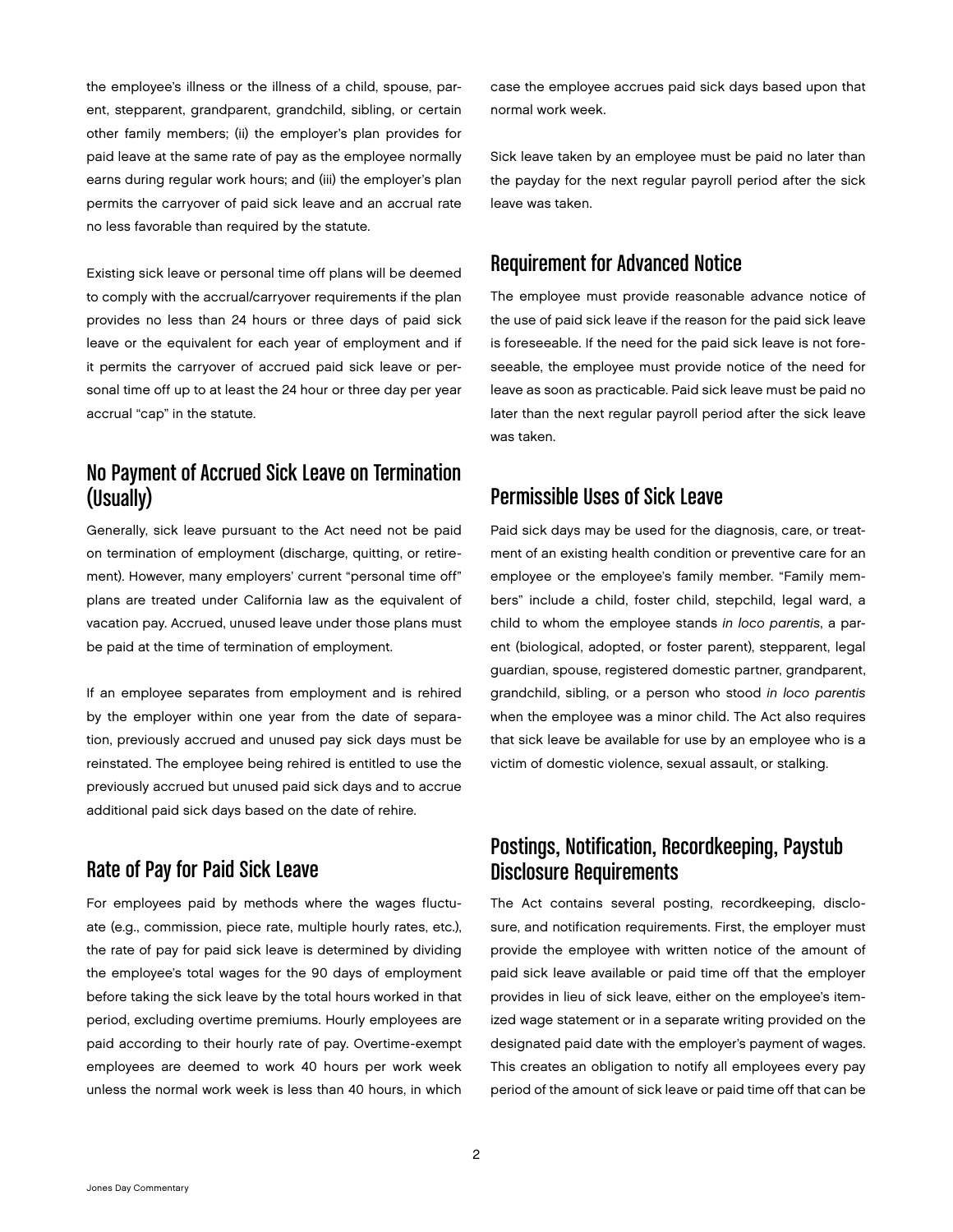used for purposes stated in the Act. Failure to do so can result in penalties as discussed below.

Next, the employer must keep records for at least three years documenting the hours worked and paid sick leave days accrued and used by each employee. The labor commissioner must be allowed access to these records, and the employer must make the records available to an employee upon request in accordance with the provisions of California Labor Code Section 226. If the employer does not maintain such records, it cannot enforce the three-day annual usage and six-day maximum accrual "caps" unless it shows the employee's actual usage, or the existence of those caps, by "clear and convincing evidence."

The Act also requires that the employer display a poster in a conspicuous location in the workplace containing a description of the requirements of the Act. The poster must also contain an anti-retaliation statement. The labor commissioner is to develop a poster that can be used by all employers.

Although the accrual/sick leave usage provision states that accrual need not begin until July 2015, there is no provision in the statute for the effective date of the paystub disclosure, posting, notification, and recordkeeping requirements. The apparent intent of the Act is that the disclosure, posting, and related requirements would also be effective as of July 1, 2015. However, under general California law, a statute becomes effective on January 1 of the year following its signature by the governor. Therefore, there is an argument that those requirements become effective January 1, 2015.

A further disclosure requirement involves the "wage theft notice" that is part of California Labor Code Section 2810.5. This applies to nonexempt employees only. In addition to the numerous other items required for such a written notice, the statute now requires that, at the time of hire of most nonexempt employees, the notice include statements that the employee may accrue and use sick leave; that the employee has a right to request a new sick leave; that the employee may not be terminated or retaliated against for using and requesting the use of accrued paid sick leave; and that the employee has the right to file a complaint against an employer who retaliates. The labor commissioner is to prepare a template of the notice, presumably an amendment to the existing template the labor commissioner has previously issued.

#### Categories of Employees Excluded from Coverage

A few categories of employees are exempt from the statute:

- An employee covered by a collective bargaining agreement ("CBA") in any industry other than the construction industry, if the CBA provides for wages, hours of work, and working conditions of employees, and expressly provides for paid sick days or a paid leave or paid time off policy that permits the use of sick days for those employees, and it includes a final and binding arbitration provision, premium wages for all overtime hours worked, and a regular hourly rate of pay of not less than 130 percent of the current state minimum wage (currently \$11.70, although that amount will increase effective January 1, 2016 to \$13.00) (there are special rules for construction industry CBAs);
- Certain in-home health care or supportive services workers as defined in several sections of the California Welfare and Institutions Code; and
- Individuals employed as flight deck or cabin crew members by an air carrier subject to the Federal Railway Act if the individual is provided with compensated time off equal to or exceeding the amount required by the Act.

#### Anti-Retaliation Provision

The Act includes a provision that an employer may not discriminate against an employee for using accrued sick leave, attempting to exercise the right to use accrued sick days, filing a complaint with the labor commissioner or alleging a violation of the Act, cooperating in an investigation or prosecution of an alleged violation of the Act, or opposing any "policy or practice or act that is prohibited" by the Act. Further, the antiretaliation provision creates a rebuttable evidentiary presumption of unlawful retaliation if an employer denies an employee the right to use the accrued sick days, or discharges, threatens to discharge, demotes, suspends, or otherwise discriminates against an employee within 30 days of (i) the filing of a complaint by the employee with the labor commissioner or "alleging a violation" of the Act; (ii) cooperation of an employee with an investigation or prosecution of an alleged violation of the Act; or (iii) "opposition" by the employee to a policy, practice, or act that is prohibited by the Act.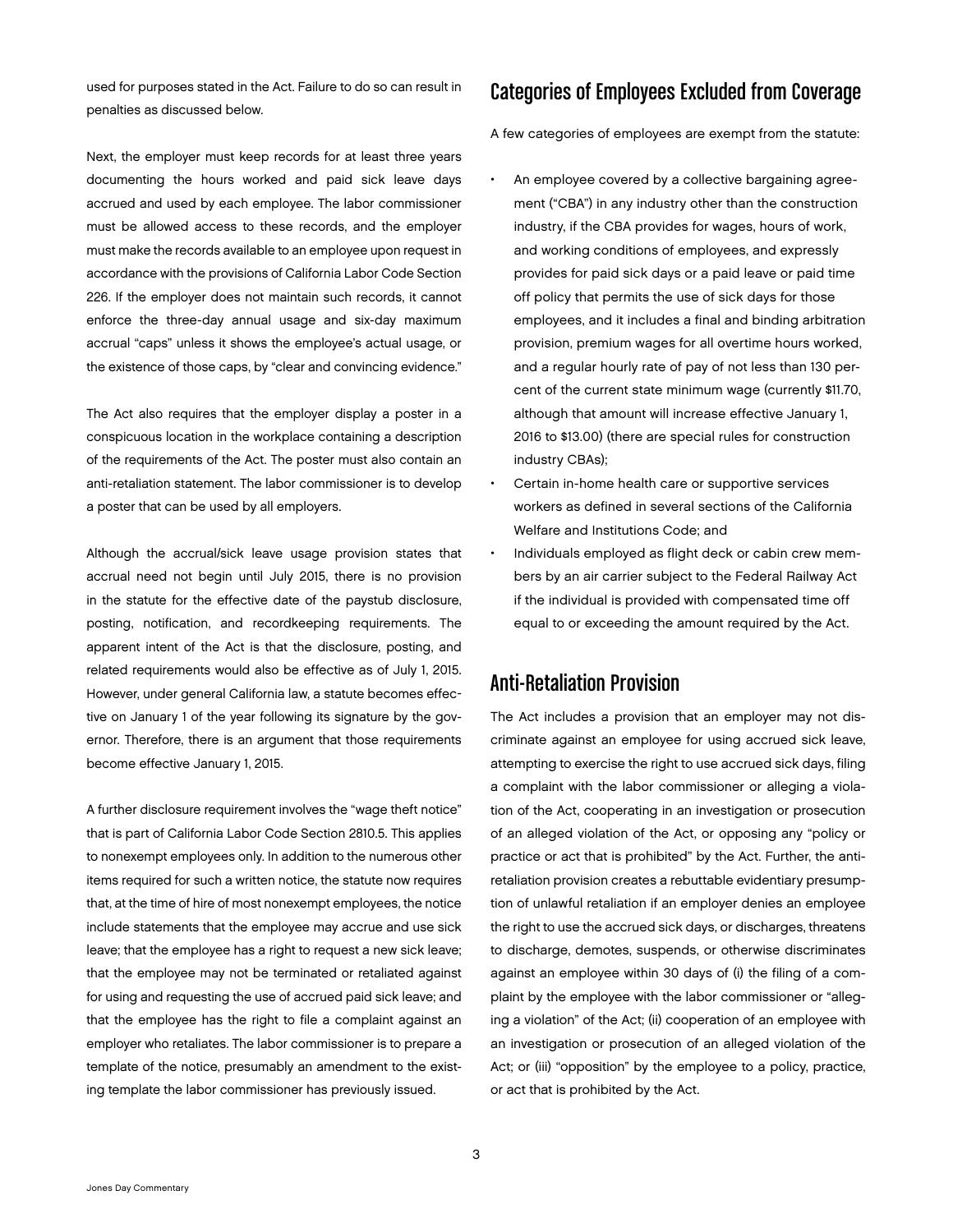# Enforcement and Remedies

The Act contains no provision for a private right of action. Instead, the Act states that "the labor commissioner shall enforce this Article, including investigating an alleged violation, and ordering of appropriate temporary relief to mitigate the violation or to maintain the status quo pending the completion of a full investigation or hearing.…"

The Act does contain penalty provisions. If paid sick days are unlawfully withheld, the employer must pay the amount unlawfully withheld multiplied by three, or \$250, whichever is greater, but no more than an aggregate penalty of \$4,000. If the violation of the Act results in "other harm" to the person such as a discharge from employment, the penalty may include \$50 for each day or portion thereof that a violation occurred or continued, but not to exceed \$4,000. The labor commissioner or the attorney general may bring a civil action in court against an employer who violates the Act and may seek legal or equitable relief, such as reinstatement, back pay, and reasonable attorneys' fees. The provision authorizing the labor commissioner to file lawsuits refers to the fact that a person or entity may seek to enforce the Article "on behalf of the public as provided under applicable state law." This appears to be a reference to the Labor Code Private Attorneys General Act, which permits an "aggrieved employee" to seek to recover statutory penalties that would otherwise be recoverable by the labor commissioner.

#### Sick Leave Legislative in Certain California Cities

Several California cities have already enacted similar mandatory paid sick leave laws. These include San Francisco, San Diego, and Long Beach (for certain hotel employees). The Act contains an anti-preemption provision that allows cities or other municipalities to establish different, more generous paid sick leave requirements.

# No Effect on Other Paid or Unpaid Leave Statutes

The Act does not affect the employer's obligations under other statutes that provide for other forms of paid or unpaid time off, such as the California Family Rights Act, the California paid family leave provisions of the Unemployment Insurance Code, and various statutes requiring unpaid leave for victims of crimes, domestic violence, or for jury duty or other purposes.

# What Should Employers Do?

Every employer with employees in California should review its sick leave or paid time off policy to determine if the policy complies with the accrual, usage, and carryover provisions of the Act. Employers with unionized personnel should review their CBAs to determine if the exceptions for employees under the CBA apply. Special rules apply to CBAs in the construction industry.

Employers should become familiar with the detailed requirements for written notice of sick leave entitlement and usage, for inclusion of the required statements in the "wage theft" form for new nonexempt hires, and for accurate disclosure on pay stubs of sick leave accrual information. Employers must also ensure that their record retention systems will retain for at least three years the necessary data regarding sick leave accrual and usage.

Finally, employers should review the local ordinances of the city or cities in which they employ personnel: San Francisco, San Diego, and Long Beach have their own paid sick leave statutes that in some respects are inconsistent with the statewide Act. Other cities or municipalities may adopt similar ordinances in the future.